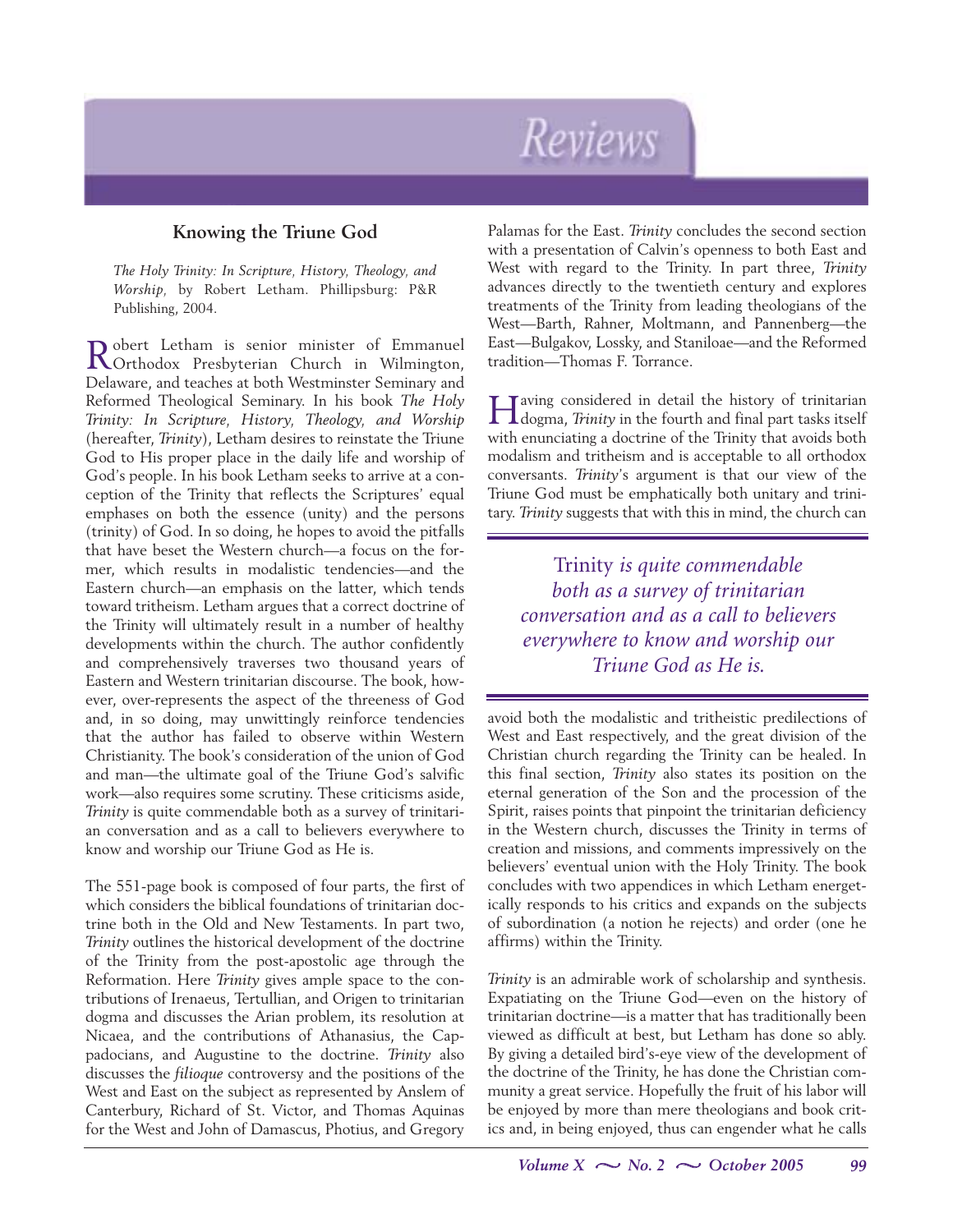"a recovery of the Trinity" that "will help revitalize the life of the church, and in turn, its witness in the world" (7).

## **Striking a Balance**

*Trinity* proposes to arrive at a doctrine of the Trinity that rightly and evenly stresses *both* the unity and trinity of God.

Specifically, *Trinity* proposes six parameters that must be observed in order to conceive of the Trinity accurately: (1) The Trinity is "one being—three persons, three persons one being"; (2) the three persons are *homoousios* (of the same essence or being); (3) the three mutually indwell one another in a dynamic communion; (4) the three are irreducibly different from one another; (5) there is an order among the three; and (6) a doctrine of the Trinity that is to be faithful to the Bible must give equivalent expression to each of the above parameters (381-383). These points are exemplary for their clarity and incisiveness.

*Trinity* also addresses some specific matters that should be kept in mind by every believer—especially those who tend to overlook the fact that God is not only one but irreducibly three. The author especially takes the church to task for having fallen into a mode of worship that is merely theistic as opposed to trinitarian: "General theistic worship is defective worship" (421). Part of the problem, he notes, or perhaps a result of the problem, is the West's hymnody, which is often so generally theistic as to be comfortable to Islam and Judaism. "Examine any hymnbook or chorus book you can find," *Trinity* suggests, "and search for compositions that are clearly Trinitarian. You won't find many…Since theology and worship are integrally connected…, this is a serious problem" (410). Hence, there is "a need to refocus Western hymnody" (422). *Trinity* also states that "prayer is…exploration of the Holy Trinity" (422) and that "chief of all, the Trinity must be preached and must shape preaching" (423). If *Trinity* succeeds in getting any of its message out, let us hope that it is its injunction to bring the Trinity back into the Christian life and the church life. Believers specifically and the church as a whole would be helped immeasurably, and more to the point, the Triune God would receive the worship He seeks.

The book perceives the West's deficiencies with respect to the Trinity as being a tendency to stress the Triune God's essence at the expense of His persons, which, if taken to its logical conclusion, results in modalism. The basis for this is the thought that the West, beginning with Augustine and continuing into our own time, has always given the oneness of the Trinity supremacy in theology, in the minds of the believers, and in the life of the church. The evidence *Trinity* presents is initially convincing. Among other things, it points out that with the exception of Calvin, the first major Western theologian after Augustine to begin a discussion of the Trinity by speaking of His triune being was Barth. *Trinity* also speaks of the fact that worship in the West frequently fails to make mention of the Trinity, given its heavy emphasis on a unipersonal "God" as opposed to the Triune God. *Trinity*'s view, however, is suspect. What *Trinity* describes may well be the case among dogmatics. However, a street-level view of trinitarian opinion in the West, particularly among evangelicals, seems to paint another picture. True, the word *God* may evoke within most believers an image of the God who said "Jehovah is one" and not one that is explicitly trinitarian. But the core view of almost any Western believer, if anything, verges on the tritheistic. Most people speak of the Father, the Son, and/or the Holy Spirit almost as if they are referencing three deities who are somehow related and who sometimes work closely but at other times function quite autonomously. If *Trinity* is correct about a modalistic tendency in the West today (and its case is not convincing), there is a rather remarkable disconnect between the views of the Trinity held in the academy and those held by believers at large.

In its efforts to reveal a modalistic tendency in the West,<br>however, Trinity reveals something rather surprising At however, *Trinity* reveals something rather surprising At one point, *Trinity* remarks that "when an author is so vehement against one error, there is a good chance that he is in danger of the opposite" (494). This seems to be the case in *Trinity* itself. Despite a clearly articulated stance on the need for a balanced trinitarian doctrine, the full weight of the oneness of the Trinity does not strike as deeply as it should. Indeed, although modalism is *Trinity*'s intended target, an unconscious drift toward tritheism may well be a phenomenon that needs to be targeted as well. The argument is not that *Trinity* simply spends more time elucidating the side of threeness in the Trinity and must therefore be drifting toward tritheism; rather, it is that the Bible is full of language that indicates that the three of the Trinity are distinctly yet inseparably one in ways that *Trinity* does not seem to consider. Take for instance Isaiah 9:6, a classic problem text within the Scriptures: "For a child is born to us, / A Son is given to us; / …And His name will be called / …Eternal Father…" In this verse we read that the Son was prophesied to be called Eternal Father. Because we take the Word as it is given, we know that the Father and the Son in this verse are the first and second of the Trinity respectively. This verse does not confuse the persons of the Trinity on the level of essence—the hypostasis of the Son is not the hypostasis of the Father. To declare such would immediately remove one well outside the pale of trinitarian orthodoxy. Nevertheless, the language identifies the persons of the Trinity in ways that leave even the most seasoned trinitarians grasping for explanations.

To give credit where credit is due—and to avoid misrepresenting *Trinity*'s position—the book comes very close to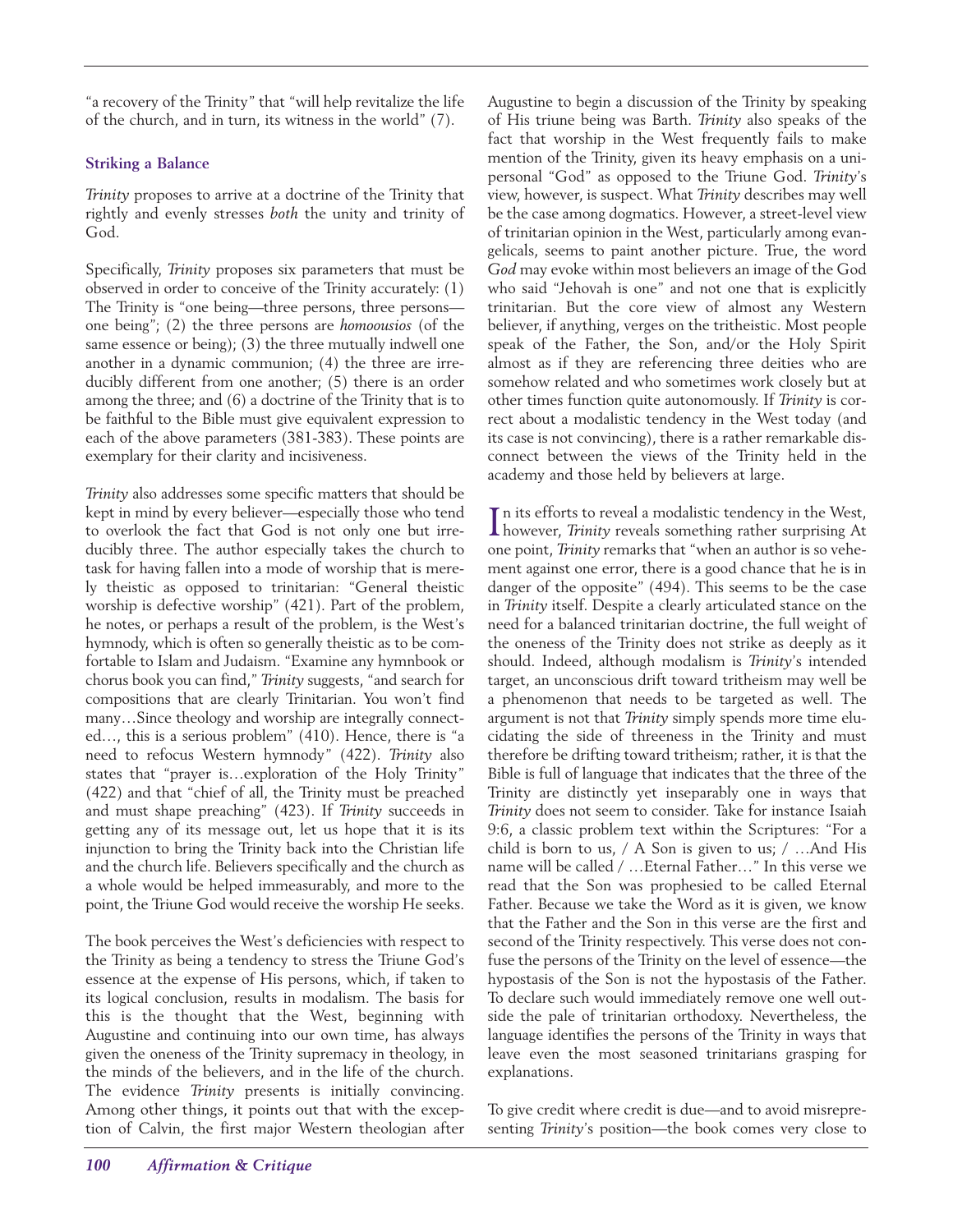enunciating what exactly the relationship between the three of the Trinity is in God's economy of salvation. When speaking of John 14:16ff., the author notes that "the coming of the Holy Spirit is, in effect, the coming of the entire Trinity" (469). However, *Trinity* does not explore the full implication of this statement and consequently misses what could have been a wonderful opportunity to advance the understanding of the Trinity. Kerry S. Robichaux's treatment of this matter in the initial issue of *Affirmation & Critique* is especially welcome. His comments are instructive in the apprehension of a balanced and biblical understanding of the one essence and three persons of the Triune God:

Perhaps the difficulty some interpreters have with these biblical trinitarian conundrums stems from a lack of appreciation for the economical aspect of the Trinity and an overemphasis on the essential Trinity. If one views God in His eternal existence, the greater focus will be more on His being than on His doing, and the distinctions among the three are very acute and well-defined. But when one turns to consider the economy of God, with His emanation in His Trinity and His action to fully save man, the distinctions become less defined. The reason for this is very simple: In His doing the Trinity is unitary, not triple. Thus, none of the three ever acts independently of the other two. Whatever one does, the other two also do with Him…

This is the key to resolving these biblical trinitarian conundrums. These three verses are all very economic verses…Certainly the Father is not identical to the Son and the Son is not identical to the Father, but the three of the Trinity are never separate from each other. Thus, the Son given to us not only is the Mighty God, but also can be called the Eternal Father, because the Father is in Him and with Him at all times. In His eternal identity God is distinctly three, but in His economic and salvific action He works as one, and the Son given can be called the Father, who works in His works. (48-49)

The foregoing excerpt illuminates an aspect of oneness among the three of the Trinity that should receive more attention among believers today. A stronger emphasis on the economic and essential aspects of the Trinity and a more thorough treatment of how the three of the Trinity are distinctly three while being inseparably one would render a more accurate portrayal of our Triune God. While the burden of *Trinity* is to address real modalistic tendencies by compensating for one-sided emphasis on God's essence, treatment of the distinct but inseparable aspect of this oneness as demonstrated in problematic verses such as Isaiah 9:6, 1 Corinthians 15:45, and 2 Corinthians 3:17 would not have undercut the book's central argument. Stressing only one side of the twofold truth of the Triune God leads to misunderstanding, and an unbalanced

understanding of God's triune being ultimately robs us of a full and free experience of who He is and what He has for us.

#### **Oneness with the Triune God**

The last twenty years or so have seen a relative explosion in the number of theologians in the West who have turned their energies toward the teaching of oneness with the Divine Trinity, also called deification. Letham is one of the small but ever expanding number, and it is apparent in *Trinity.* Indeed, *Trinity* makes a compelling case for deification's long history in the Western church and cites Augustine, Aquinas, Luther, Calvin, and the Westminster Larger Catechism to make the point. The particular foundation upon which *Trinity* sets forth deification as "our ultimate destiny" (465) and makes a clear connection between our "Christification" (460) and the triune being of God is as follows:

The Christ with whom we are in union is of the same the identical—being as God. Strictly speaking, we are united to his humanity, but his humanity is inseparable

Trinity *makes a compelling case for deification's long history in the Western church and cites Augustine, Aquinas, Luther, Calvin, and the Westminster Larger Catechism to make the point.*

from his deity, due to the hypostatic union. Thus, union with his humanity is union with his person. Moreover, since the person of Christ is that of the eternal Son, we are united to God. (468)

Elsewhere, it states that "we are called...to live in lov-<br>ling and joyful union and communion with the Holy Trinity" (475). *Trinity* hastens to add that "this does not mean any blurring of the Creator-creature distinction, any more than the assumption of humanity by the Son in the Incarnation does" (468). Indeed, *Trinity,* quoting from P. E. Hughes's *The True Image,* states that what is meant "is not the obliteration of the ontological distinction between Creator and creature but the establishment at last of intimate and uninterrupted personal communion between them" (468). Again, "This union and communion is not merely symbolic or figurative. It is more than metaphorical—it is real. It is brought about by the Holy Spirit and, being mystical, defies attempts to explain it logically" (473). Finally, *Trinity* hearkens back to the Westminster Larger Catechism and exults that "our ultimate destiny…consists in unbridled fruition (enjoyment) of the Holy Trinity" (473).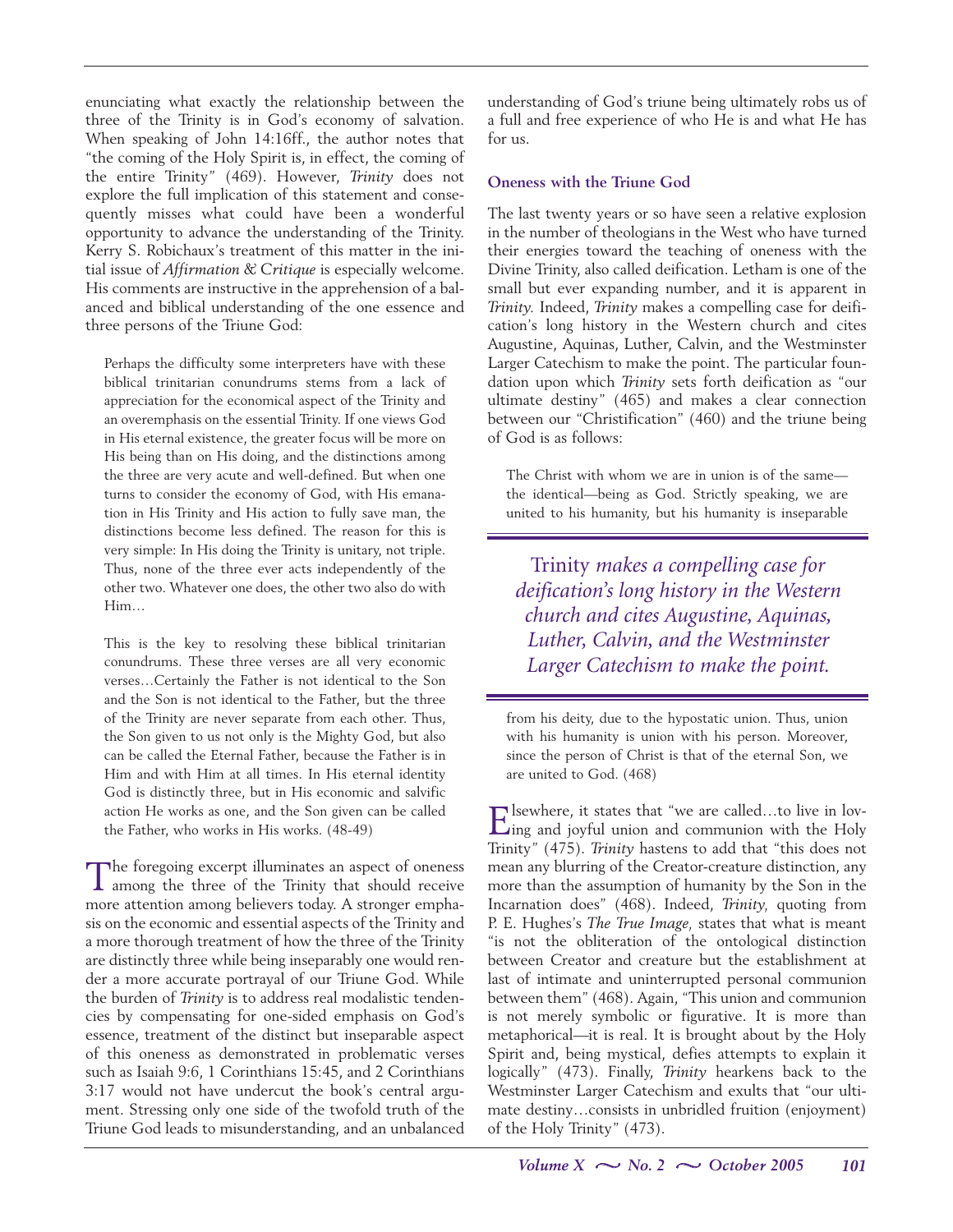Deification to *Trinity* is "the final goal of salvation" (474). However, it does not mean that deification is something that is strictly postponed until the Lord's return. Although it is "the goal to which our salvation leads" (465) and "the ultimate goal of union with the Holy Trinity" (474), it is bound tightly to our daily experience as believers in this age.

Regeneration, calling, and justification by faith all occur at the start of the Christian life. Redemption from sin and Satan by the blood of Christ is also a once-for-all event, but it is paired with our adoption as the children of God and so continues on during our life in Christ. (473)

This lifelong experience *Trinity* identifies as sanctification, which is styled as "a process" that proceeds "throughout the rest of our lives" and "during which we are progressively conformed to the image of Christ" (474). Mindful that the reader might consider such an experience to be postponed to the hereafter, *Trinity* stresses the fact that "all these aspects of salvation relate to events here and now, to the path by which we travel to our final destiny. They are the means by which we are saved" (474). And while *Trinity* acknowledges that deification "is brought to fruition at the eschaton and lasts for eternity," it cites Romans 8:30 to undergird its assertion that it "is true that in some respects this has already begun" (474). These words should elicit an enthusiastic affirmation. Talk of deification in non-Roman or non-Orthodox circles is still rare today, and the connection that *Trinity* draws to our daily experience of salvation is rarer still, thus all the more noteworthy.

Nevertheless, there are several points regarding these matters that warrant greater scrutiny. First, the salvation that believers can experience day by day as they await the redemption of their body is primarily an organic one. *Trinity* rightly points out that salvation begins with justification by faith, redemption, and our being made the sons of God and continues through a process of sanctification and conformation. It even quotes 2 Peter 1:3-4 and states that Peter's language refers to something more than mere fellowship: it refers to "an actual participation in the divine nature" (469). Moreover, *Trinity* observes that "union with Christ is far wider than the legal or representative" (467). Yet *Trinity* lets an opportunity for discovery pass unexplored and frames deification more as an objective transaction than as the subjective and organic participation of the Triune God and redeemed humanity. For example, rather than stressing with the Scriptures that we have been begotten as sons of God, *Trinity* focuses on the juridical aspect of adoption. To do so is to rob the Scriptures of their decidedly organic and subjective approach to salvation. When we are regenerated by believing into the Lord Jesus, the divine life of the Triune God enters into us (1 John 5:11-12; Col. 3:4), and we were

actually *born* of God to be His spiritual offspring (John 1:12-13; 3:3, 5-6; 1 John 3:1) with His divine nature (2 Pet. 1:4). This is the commencement of our deification—a process in which we become fully God in life and in nature (but, as *Trinity* points out, not in the Godhead). Now as the children of God, we need to grow unto full deification, just as human beings grow to become mature human adults: we are sanctified through the addition of God's holy nature, we are renewed to receive God's mind, we are transformed to receive the image of Christ, we are conformed to receive the very being of God, and we are eventually glorified (that is, fully deified) to bear the image and glory of God. This aspect of God's salvation is unrelated to juridical imputation; it has everything to do with the divine life and nature of God being added into us through the transmission of the ascended Christ as we open to Him in the Word, in prayer, and in fellowship with the members of His Body, thus growing up into Him (Eph. 4:15). Deification is nothing less than the organic process by which we, beginning with regeneration and continuing throughout our lifetime by the Triune God's moment-bymoment organic salvation, become one with God at the level of life and nature.

Second, the salvation that we as believers experience in  $\bigcup$  the process of deification and the outcome of that salvation are altogether different from anything that Adam ever experienced. Hence, we must here draw attention to the erroneous understanding by which *Trinity* (with the church fathers that he cites) supposes that deification is simply a return to a pre-fallen condition:

Since the image of God looks forward to Christ as the Second Adam, there is much justice in the teaching of the Fathers that the human race was created in Christ, the true image of God. After the Fall, this relationship was marred. Now we are being renewed in Christ, the image of God (Eph. 4:24; Col. 3:10; 2 Cor. 4:4-6). (464)

This is where *Trinity*'s merely objective view of deification causes trouble. Adam was not one with God in a way that approximates that in which we believers are one with God today. God did not create a deified Adam, nor did God call Adam into the highest fellowship with Himself by fiat. Rather, He placed man in front of the tree of life, a symbol of the eternal life of God, with the intention that man would participate in the life of God and thereby *become* what he was not yet: one with God in life and in nature. Thus, Adam was in need of regeneration, but not redemption, at the point of creation; in contrast, sinners need both redemption and regeneration. Adam was initially sinless, but the absence of sin does not equal the presence of divine life. The negative problem of sin was taken care of on the cross, and our experience of Christ's justification takes place at the point of our believing into Him; the positive problem of the divine life is solved when, upon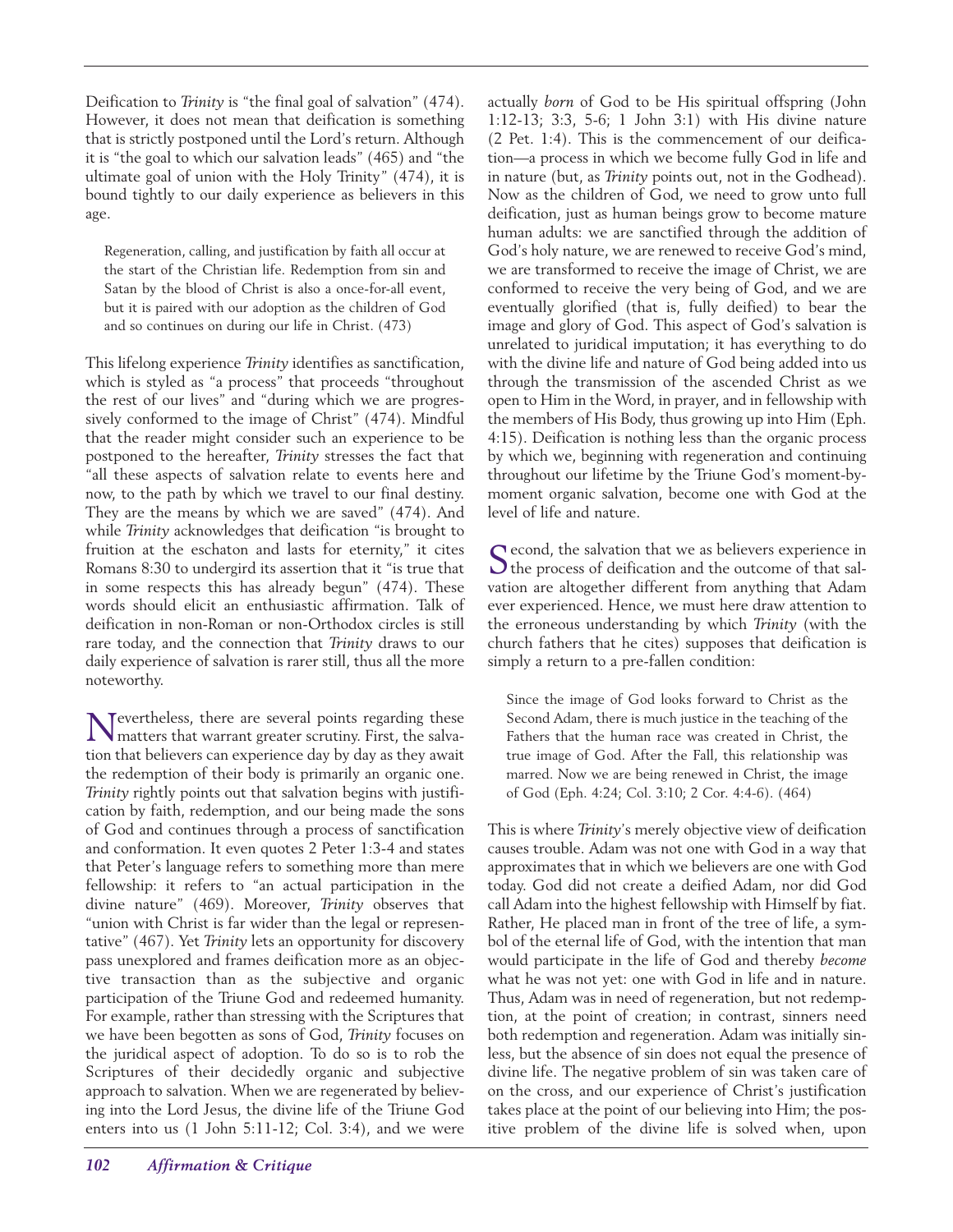believing into Him, He enters into us as the life-giving Spirit. Only when man is fully one with the Triune God on the level of life and nature can he accurately be described as deified. Thus, deification is more than mere *association* with God; it is full-fledged union with the Trinity in life and in nature that easily is hinted at in the metaphor by which God has chosen to express it—the human process of reproduction and growth.

#### **Conclusion**

*Trinity* seeks carefully and largely successfully to arrive at the right understanding of the essence and persons of God and their relationship. Fearing modalism on one hand and tritheism on the other and giving the first place not to philosophy but to the Scriptures and the witness of the fathers, *Trinity* comes a great deal closer to a proper understanding of the Trinity than many other modern treatments. Moreover, in correctly and convincingly expounding upon the ultimate union of the Triune God with His regenerated believers and the day-by-day process that leads up to the crowning day, *Trinity* finds few contemporary equals.

*by Nathan Betz*

#### **Work Cited**

Robichaux, Kerry S. "The Straight Cut: Some Biblical Trinitarian Conundrums." *Affirmation & Critique.* I.1 (Jan. 1996): 46-49.

#### **The Two Aspects of the Spirit in the New Testament: A Response to Archie Hui**

"Watchman Nee's Pneumatology: A New Testament Perspective," by Archie Hui. *Evangelical Quarterly* 74.1, Jan. 2004.

In "Watchman Nee's Pneumatology: A New Testament<br>Perspective," Archie Hui questions whether Watchman n "Watchman Nee's Pneumatology: A New Testament Nee is right to distinguish two aspects of the work of the Holy Spirit in the New Testament: the aspect of indwelling for life and victory and the aspect of outpouring for power and ministry. In disagreeing with Nee, Hui denies that there is a difference between the character of the Spirit's work in the Old Testament and His work in the New Testament. He fails to distinguish any difference between the nature of the Holy Spirit's operation in John the Baptist and His operation in the Lord Jesus. He further asserts that the disciples' receiving of the Holy Spirit in John 20:22 and in Acts 2:4 are one and the same. Finally, Hui contends that there is no basis in the New Testament for a believer to seek the filling of the Spirit subsequent to his or her conversion.

In this article, I will briefly summarize Watchman Nee's understanding of the Spirit's work in the believers and then address Hui's principal objections.

#### **Watchman Nee's Pneumatology**

Watchman Nee contrasts the work of the Spirit in the Old Testament with His work in the New Testament.<sup>1</sup> He points out that there is no case in the Old Testament of the Spirit dwelling in man's heart, only of the Spirit acting on man. Thus, in the Old Testament the Spirit comes *upon* man; He never dwells *in* man. In the New Testament, the former aspect continues; that is, the Holy Spirit still comes upon man, but another aspect is added: the Holy Spirit's indwelling of man. The latter aspect is to give life, that is, to impart Christ, for living and the former aspect confers power for ministry.

*Fearing both modalism and tritheism,* Trinity *comes a great deal closer to a proper understanding of the Trinity than many other modern treatments.*

According to Nee, the two aspects of the Holy Spirit's filling explain the different experiences of the Holy Spirit in John 20:22 and in Acts 2:1-4. In John 20:22 the breathing of the Holy Spirit is related to inward filling for life, as the fulfillment of the promise of giving the Paraclete before the Lord's resurrection in John 14:16- 17. In Acts 2:4 the outward filling of the Holy Spirit is related to the aspect of ministry as the fulfillment of the Father's promise in Joel 2:28 and prophesied by the Lord after His resurrection in Luke 24:49 and Acts 1:8. These two aspects of filling can be seen in the use of different Greek words for filling, *pleroo* and *pletho.*

According to its usage in [Acts], *pleroo* denotes the filling of a vessel within, as the wind filled the house inwardly in [2:]2, and *pletho* denotes the filling of persons outwardly, as the Spirit filled the disciples outwardly in [2:4]. The disciples were filled *(pleroo)* inwardly and essentially with the Spirit (13:52) for their Christian living, and were filled *(pletho)* outwardly and economically with the Spirit for their Christian ministry. The inward filling Spirit, the essential Spirit, is in the disciples (John 14:17; Rom. 8:11), whereas the outward filling Spirit, the economical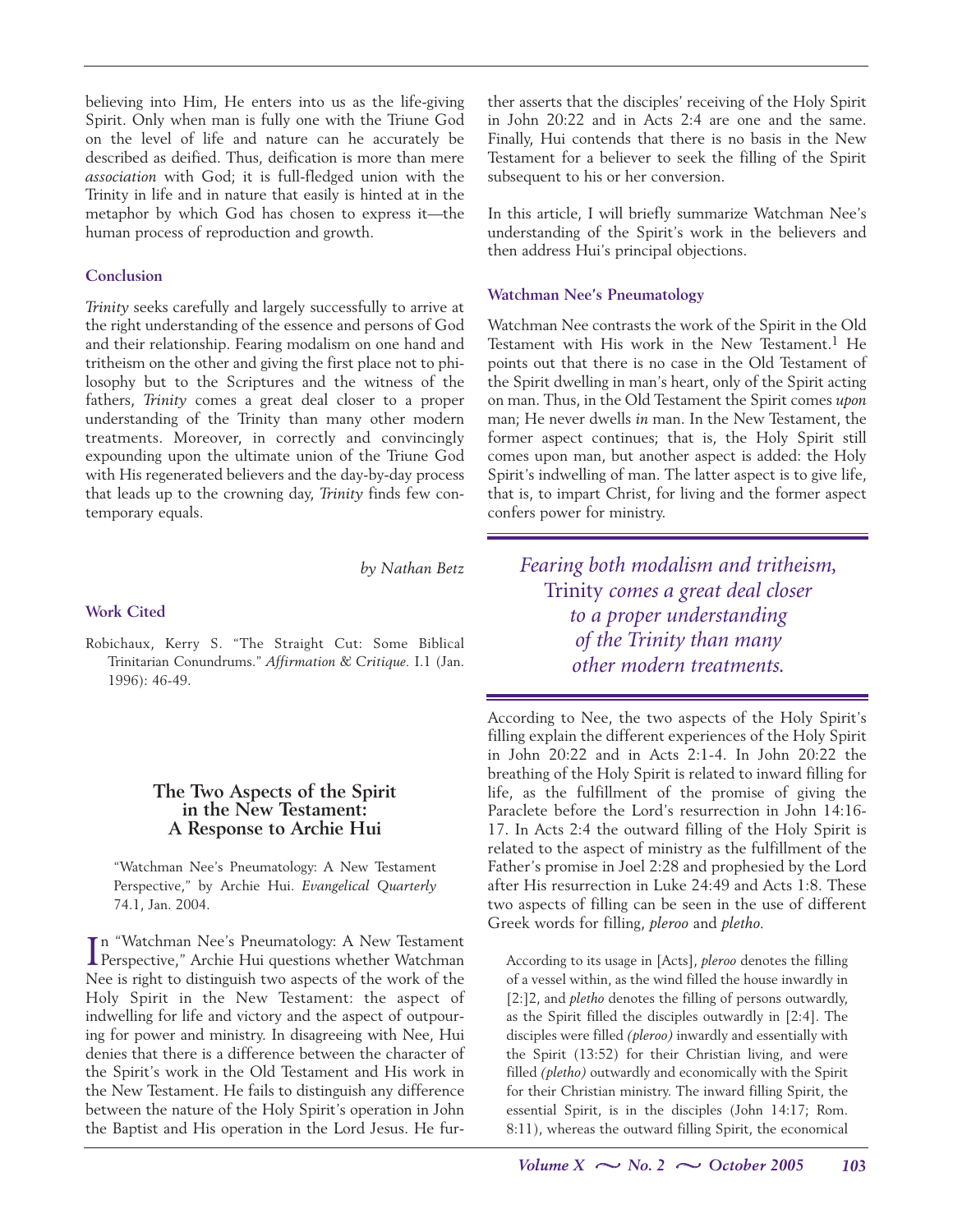Spirit, is upon them (1:8; 2:17). Every believer in Christ should experience both aspects of the Holy Spirit. (Recovery Version, Acts 2:4, note 2)

In practical application, Watchman Nee points out the believers' need to seek both aspects of the Holy Spirit's filling. Even though we receive the Spirit through faith at our conversion, many do not experience victory in their Christian life or power and impact in ministry. The former requires the inward filling of the Holy Spirit, which comes through submission to the Spirit, through knowing Him not merely as an influence but as a person, and through the work of the cross. The latter requires the filling of the Holy Spirit outwardly, which is our appropriation, through faith, of the baptism in the Holy Spirit. We need to differentiate between the two aspects, because victory is not obtained by the outward aspect of the Spirit's work, and power in ministry does not come through the inward aspect.

#### **The Spirit Being Only upon Man in the Old Testament**

Hui questions Nee's statement that in the Old Testament the Spirit came upon man but did not dwell in man, in contrast to the New Testament where the Spirit also dwells within man.2 Hui cites three instances in the Old Testament when the preposition *in* is used of the Spirit's relationship with man—Joseph (Gen. 41:38), Joshua (Num. 27:18), and Daniel (Dan. 5:11). According to Hui, these cases prove that the Old Testament also speaks of the Spirit dwelling in man and thus invalidate Nee's argument that the indwelling of the Spirit is a new aspect that belongs only to the New Testament.

There are at least twenty-six instances in the Old<br>Testament where the Spirit is said to be upon a person: the seventy elders of Israel (Num. 11:17, 25, 26), all Jehovah's people (v. 29), Balaam (24:2), Othniel (Judg. 3:10), Gideon (6:34), Jephthah (11:29), Samson (14:6, 19; 15:14), Saul (1 Sam. 10:6, 10; 11:6; 19:23), David (16:13), the messengers of Saul (19:20), Elisha (2 Kings 2:9), Amasai (1 Chron. 12:18), Azariah (2 Chron. 15:1), Jahaziel (20:14), Zechariah (24:20), the sprout and branch of Jesse (Isa. 11:1), restored Israel (32:15), the Servant of Jehovah (42:1), the seed of Israel (44:3), Israel (59:21), Isaiah typifying Christ (61:1), Ezekiel (Ezek. 11:5), the house of Israel (39:29), all flesh (Joel 2:28), the male and female slaves (v. 29), and the house of David and inhabitants of Jerusalem (Zech. 12:10). There are a further fifteen instances where the Spirit's work is clearly characteristic of acting upon a person, even though the preposition itself is not used (Gen. 6:3; Judg. 13:25; 1 Sam. 16:14; 2 Sam. 23:2; 1 Kings 18:12; 22:24; 2 Kings 2:15-16; 2 Chron. 18:22-23; Ezek. 3:12, 14; 11:1, 24; 43:5; Micah 3:8; Hag. 2:5; Zech. 4:6; 7:12). All these instances are in contrast to the three instances of *in* that Hui identifies.

Moreover, the three instances that Hui identifies are a very weak basis for asserting that the Holy Spirit dwelt in man in the Old Testament. Genesis 41:38 says, "Pharaoh said to his servants, Can we find such a man like this, in whom the Spirit of God is?" The NASB translates the end of this verse as "in whom is a divine spirit." At a minimum, we may question how much Pharaoh understood concerning the Spirit of God. Similarly, Daniel 5:11 is the word of a heathen idolater: "There is a man in your kingdom in whom is a spirit of the holy gods." Here again, the reference to the Spirit of God is not strong.

In Numbers 27:18 Jehovah tells Moses, "Take Joshua the son of Nun, a man in whom is the Spirit, and lay your hand upon him." Here, the word *Spirit* is mentioned without qualification; for example, it is not "the Spirit of Jehovah" or "My Spirit." The parallel verse to Numbers 27:18 is Deuteronomy 34:9, which says, "Joshua the son of Nun was filled with the spirit of wisdom, for Moses had laid his hands upon him." Here it is the spirit of wisdom, denoting not the Spirit of God but Joshua's human spirit into which the Spirit of God had imparted wisdom (Job 32:8).

In the Old Testament dispensation the Spirit acted upon<br>Iman; He did not dwell within man. As Watchman Nee man; He did not dwell within man. As Watchman Nee points out, God's dwelling in the Old Testament was in a physical tent, the tabernacle, but in the New Testament, the believers become the dwelling place of God (1 Cor. 6:19-20).3 Even if we do infer the Spirit's dwelling in man from these cases, it is exceptional, a borrowing from the coming New Testament dispensation of reality, temporary in nature, and specific to a particular function.4

When the Old Testament speaks clearly of the Spirit of Jehovah dwelling within man, it does so prophetically, looking forward to the New Testament age. In Ezekiel 36:27 Jehovah declares, "I will put My Spirit within you and cause you to walk in My statutes, and My ordinances you shall keep and do." Like the prophecy in Jeremiah 31:33, this verse provides a clear note of contrast with Israel's experience in the Old Testament dispensation. This is a prophetic utterance concerning the New Testament dispensation, clearly indicating that the indwelling of the Spirit is a New Testament matter.<sup>5</sup>

#### **The Spirit Being Both upon Man and in Man in the New Testament**

Hui uses Mark 1:10 to argue that *upon* and *in* are not to be taken literally in relation to the Spirit. According to Hui, the Greek text in Mark 1:10, where the Lord Jesus is anointed by the Holy Spirit at His baptism, "describes the Spirit coming down and entering 'into him'" (10), whereas Matthew 3:16 and Luke 3:22 (and also, incidentally, John 1:32) speak of the Holy Spirit coming down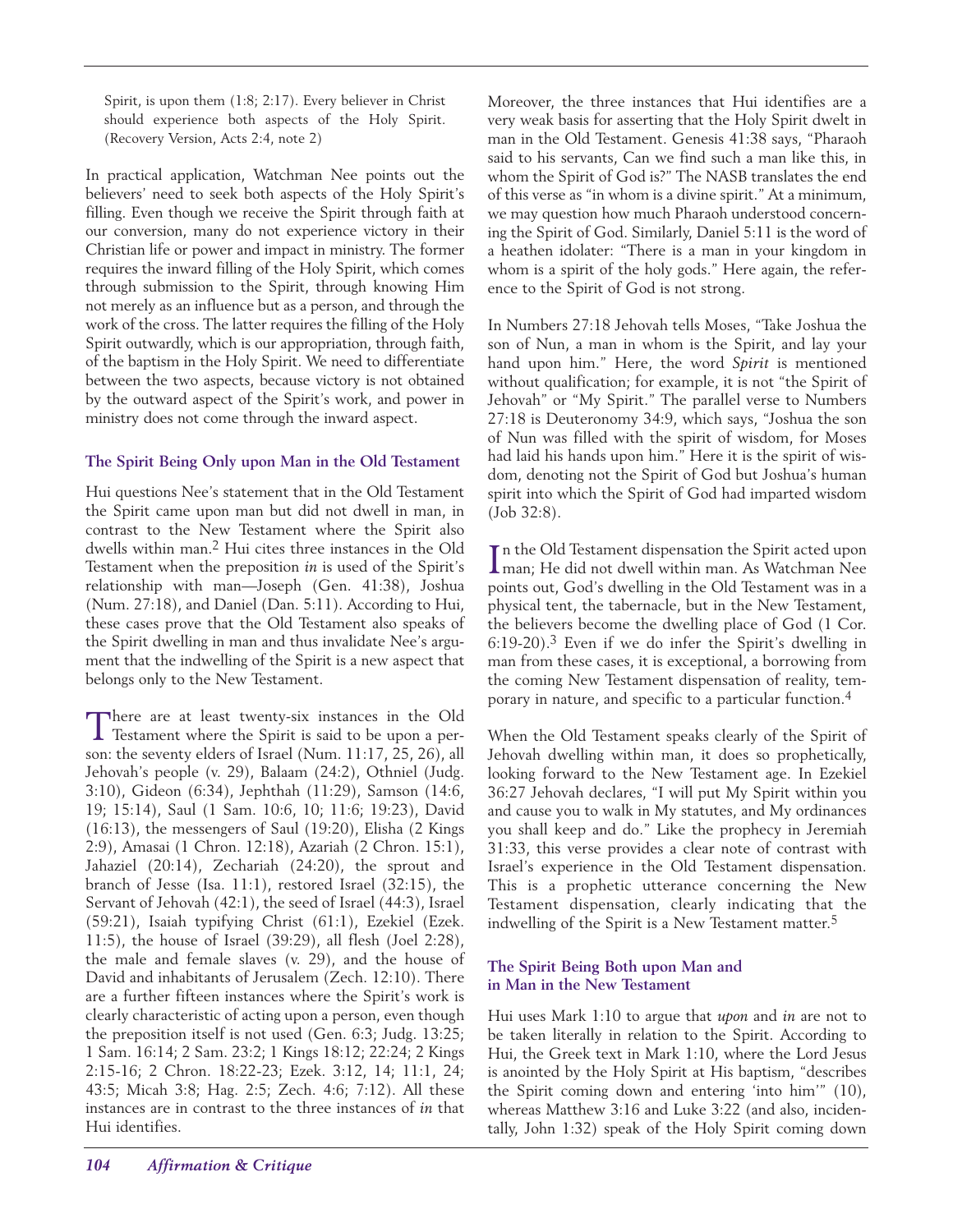upon the Lord Jesus. Quoting Turner, Hui argues that this proves that the two prepositions *upon* and *in* are not technical expressions but "merely two different spatial metaphors denoting the same reality'" (10).

However, from a fairly extensive review of Mark 1:10 in translation, it is apparent that nearly all translators render the Greek text as either "upon Him," "on Him," or "to Him."6 Hui requires us to accept, without justification, a most exceptional reading of the Greek text of Mark 1:10 in support of his argument that the prepositions *upon* and *in* denote the same reality.

Hui is unable to provide convincing evidence that the Spirit dwelt *in* man in the Old Testament in the sense of a dwelling place, as He does in the New Testament. His attempt to discredit the distinction between the two prepositions *upon* and *in* on the basis of an idiosyncratic rendering of Mark 1:10 is unconvincing. Rather, the outward anointing of the Lord Jesus by the Holy Spirit (referred to by all four evangelists as a descending on Him), contrasts with the Holy Spirit being with the Lord Jesus as His divine essence from His birth. The two aspects of the filling of the Spirit, indwelling for life and outpouring for ministry, are represented in the incarnated Lord in the New Testament.

# **The Inward Aspect Being for Life, and the Outward Aspect Being for Ministry**

Hui further disagrees with Nee that the baptism in the Holy Spirit in Acts 2 and its subsequent manifestation in the outward filling with the Holy Spirit is only for empowerment for ministry. He endeavors to show that what Nee identifies as the outward filling with the Holy Spirit by the baptism with the Spirit had significant soteriological consequences in the lives of those who were filled as well as consequences for their work.

First, Hui asks why John the Baptist would need to be filled with the Holy Spirit outwardly from birth if such a filling of the Spirit was only for ministry. How are we to explain Jesus' exceptional wisdom and knowledge of God as His Father (Luke 2:47, 49), Hui asks, if not by the Spirit who came upon Mary (1:35)? He further asks, if John, a prophet of God, was filled with the Spirit, "is it really thinkable that Jesus the 'Son' of God can be less affected by the Spirit in his childhood (1:32, 35)?" (16).

When we compare the childhood of John with that of the Lord Jesus, there is an absence of any reference to the Holy Spirit in the Lord's case (2:40; cf. 1:15, 80). Hui is right to identify the exceptional wisdom and knowledge of the child Jesus, but his assumption that the Lord must have been filled outwardly with the Holy Spirit as John was does not respect the biblical record. It

is interesting to note that the questions Hui raises can be satisfactorily explained only by reference to the two aspects of the Holy Spirit which he denies. John was the last and greatest of the prophets in the Old Testament dispensation of law (Matt. 11:13; Luke 7:28). In contrast, the Lord Jesus was the first man in the New Testament dispensation of grace and reality. John prepared the way directly for the incarnated God, and his being filled with the Holy Spirit from his mother's womb no doubt indicates a much greater role for the Holy Spirit in the New Testament dispensation (even the title "Holy Spirit" is new). But he was still in the Old Testament dispensation. He was not indwelt by the Holy Spirit but only empowered by the Spirit to carry out his particular ministry, just as Elizabeth and Zachariah were filled with the Holy Spirit for their prophetic utterances (Luke 1:41, 67).

The birth of the Lord Jesus marks the beginning of the New Testament dispensation, and with it, the second and more intrinsic aspect of the Spirit's work, His indwelling. The Lord's birth is quite different from John's. The New Testament begins with a great contrast between these two births:

*From His birth, the Lord was not just a man filled outwardly with the Holy Spirit as John was, but a God-man constituted of the divine essence from the Holy Spirit and the human essence from Mary.*

The conception of John the Baptist was strikingly different in essence from that of Jesus the Savior. The conception of the Baptist was God's miracle, accomplished with the overage human essence, merely by the divine power without the involvement of the divine essence. This resulted in the bringing forth of a mere man who was filled with the Spirit of God ([Luke] 1:15) but who lacked the nature of God. The conception of the Savior was God's incarnation (John 1:14), constituted not only by the divine power but also of the divine essence added to the human essence, thus producing the Godman of two natures—divinity and humanity. Through this, God joined Himself to humanity that He might be manifested in the flesh (1 Tim. 3:16) and might be a Man-Savior ([Luke] 2:11). (Recovery Version, Luke 1:35, note 2)

From His birth, the Lord was not just a man filled outwardly with the Holy Spirit as John was, but a God-man constituted of the divine essence from the Holy Spirit and the human essence from Mary. When the Lord was baptized by John in the Jordan, however, the Spirit descended upon Him in power for His ministry, His work.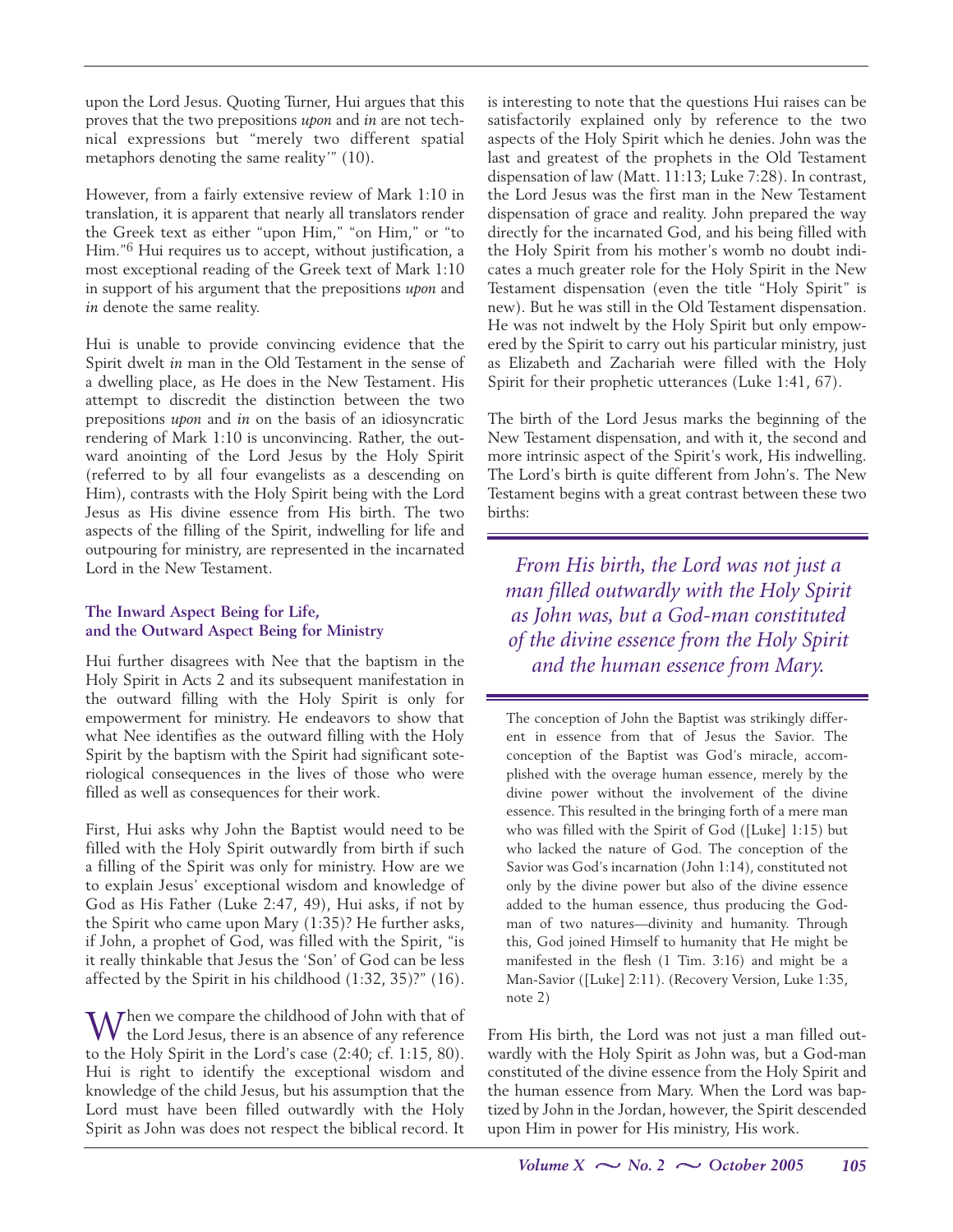The Holy Spirit in power descended upon Him [at His baptism], but He had the Holy Spirit in essence from His birth; and while the Holy Spirit in power was descending upon Him, He was existing with the Holy Spirit in essence. (Recovery Version, Luke 3:22, note 1)

Therefore, in Jesus, as the first God-man, both aspects<br>of the Holy Spirit in the New Testament are seen: the indwelling, essential aspect for life and the outpoured, economical aspect for ministry. In contrast to this is the single economical aspect for ministry in the Old Testament seen in His forerunner.

Second, Hui argues that if Nee is correct that the gift of the Spirit at Pentecost in Acts is only for ministry, then this should preclude any soteriological consequences from the receiving of the Spirit in this book. The logic of his argument is that for the two aspects of the Spirit's filling to be valid, Luke and Acts should refer exclusively to the outward aspect, and the Gospel of John exclusively to the inward aspect. But John, while emphasizing the receiving of the Spirit for life and salvation (4:14; 7:37-39; 10:10), nevertheless includes both aspects of the Spirit (1:32-33). It seems a little far-fetched to limit Luke and Acts to only one aspect. $7$  In fact, the greatest evidence that the disciples were inwardly filled for life is found not at the end of the Gospel of John but at the beginning of Acts. There, after receiving the Spirit through the Lord's breathing on the day of resurrection in John 20:22, the disciples prayed together in one accord for ten days, and Peter expounded the Scriptures with revelation and authority.

# **The Two Aspects of the Spirit's Filling Explaining the Two Gifts of the Spirit in John and Acts**

Hui disagrees with Nee over the meaning of "receive the Holy Spirit" in John 20:22 by reference to the different schools of interpretation for this verse. These he classifies as follows: First, there are those who regard the John 20:22 gift as merely symbolic. This includes the church father Theodore of Mopsuestia and also some modern commentators. Second, there are those who regard John 20:22 as an actual impartation of the Spirit but in such a way as to make room for Pentecost. Third, there are those who regard John 20:22 to be Pentecost. This is the Johannine Pentecost school that argues that the apostle John brought the gift of the Holy Spirit forward from Pentecost to Easter to suit his literary and theological purposes.8

Because each interpretation has its strengths and weak-nesses, Hui attempts to synthesize the first and third groups while rejecting the second group. He proposes that John 20:22 should be viewed from two perspectives—one from the perspective of narration and theology (the Johannine Pentecost), and the other from the perspective

of chronology and history (the symbolic gift). By the former perspective, Hui intends to accommodate Pentecost within the Gospel of John as the substantial fulfillment of the promise of the Comforter in 14:16. By the latter perspective, he intends to preserve the chronological integrity of John's account. He justifies his scheme by arguing that the apostle John and his readers were post-Pentecost, looking back on the events of the day of resurrection and the day of Pentecost, thus somehow able to receive both perspectives without tension. But far from overcoming the weaknesses of these interpretations, Hui merely inherits them. On the one hand, for readers to ascribe to John such a disregard for historical facts is to fatally undermine the integrity of his Gospel. On the other hand, to regard the chronological event in John 20:22 as symbolic is a very poor ending to the Gospel, which leaves the great promises of 7:37-39; 14:16-17, 20, 26; 15:26; and 16:13-15 still unfulfilled.

However, any "tension" between the giving of the Holy Spirit in John 20:22 and Acts 2:1-4 can be easily resolved by acknowledging the inward and outward aspects of the Holy Spirit's filling as set forth by Nee. With these two aspects, neither gift—the Spirit's dwelling within man or His coming upon man—detracts from the other, and the events on the day of resurrection and the day of Pentecost are fully in harmony with each other. Nee says,

From the Lord's last supper until Pentecost, the Holy Spirit was spoken of *four times:* (1) During the Lord's supper, He was spoken of as the Paraclete, the Comforter. "He will give you another Comforter… He…shall be in you" (John 14:16-17). (2) After the Lord's supper the Holy Spirit was spoken of on the evening of His resurrection. He breathed into them and said, "Receive the Holy Spirit" (20:22). (3) Immediately before the Lord was taken up to heaven, He referred to the Holy Spirit when He said, "I send forth the promise of My Father upon you;…stay in the city until you put on power from on high" (Luke 24:49). (4) Finally, the Holy Spirit was referred to on the day of Pentecost. (46:1142- 1143)

Before the Lord's ascension He gave His disciples two great promises. The first was given before His death, and the second was given before His ascension. The first promise was that the Holy Spirit would abide in man (John 14:17), and the second promise was that the Holy Spirit would come upon man (Acts 1:8). (41:158)

Moreover, these two gifts of the Spirit have two distinct purposes. In John 20:22 the Spirit's indwelling in man "is for the purpose of becoming life to the believers and also for the purpose of producing the fruit of the Spirit in the believer's living, such as holiness, righteousness, endurance, and joy," and in Acts 2 "the Spirit's outpouring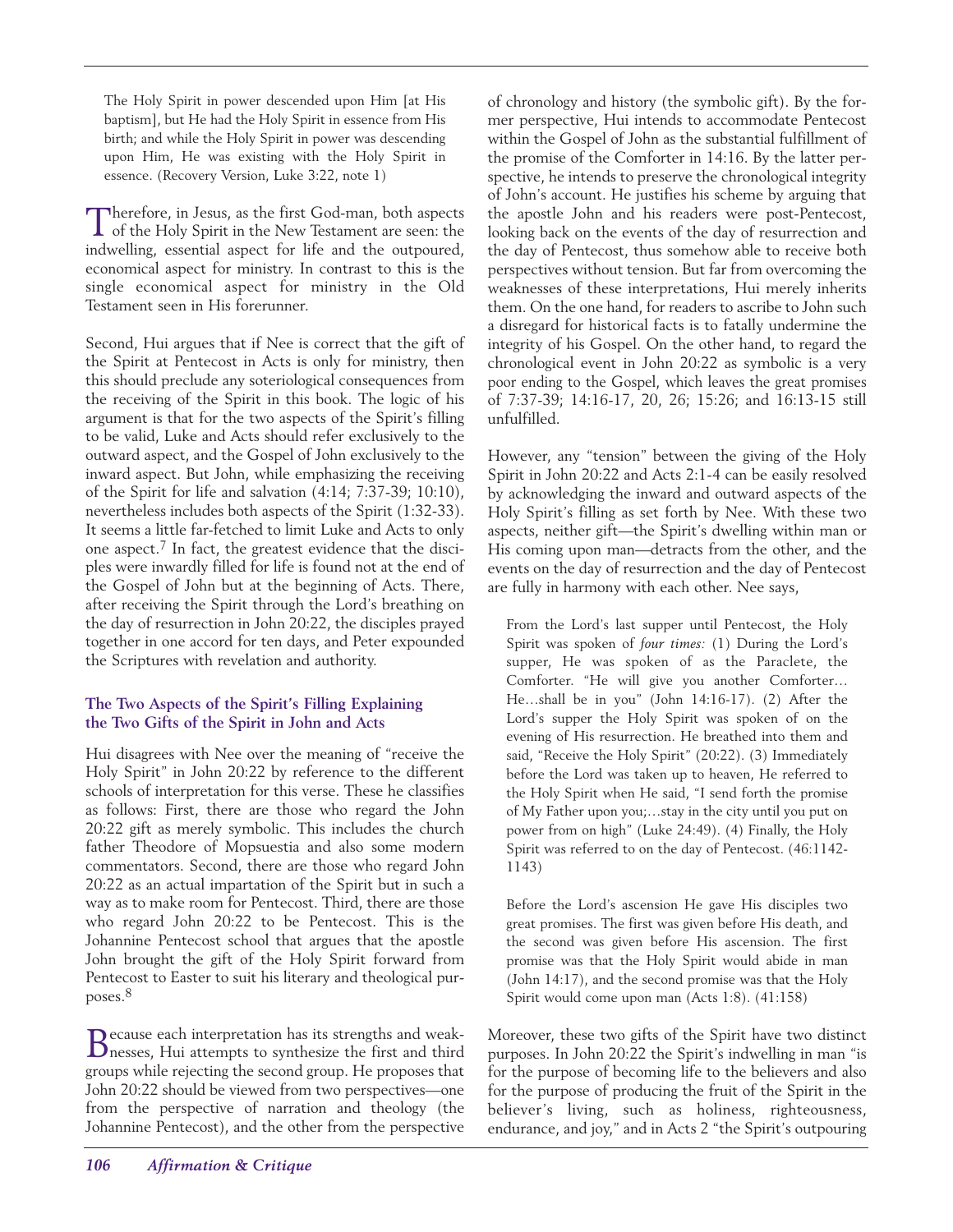upon man is for the purpose of clothing the believers with the Lord's power for their testimony and also for the purpose of producing the gifts of the Spirit and empowering the believers to work for the Lord for the accomplishment of His will" (41:161).

#### **The Believers Needing to Know the Holy Spirit as a Person in Order to Experience His Inward Filling**

Hui disagrees with Nee's distinction between the Spirit's influence and the Spirit's person in the experience of the believers, and also with Nee's view that the believers should seek the filling of the Spirit based on knowing the Spirit in His more personal aspect. While Hui acknowledges that as one of the three of the Divine Trinity, the Spirit may be considered a person, like the Father and the Son, he says that it is the lordship of the Father and the Son that should be the focus in the believers' experience.

Regrettably, Hui's criticism misrepresents Nee. In speaking of the filling of the Spirit, Nee first emphasizes the revelation of Christ: "When we see Christ as Lord objectively—that is, exalted to the throne in heaven—then we shall experience the power of the Spirit upon us. When we see Christ as Lord subjectively—that is, as effective Ruler within our lives—then we shall know the power of the Spirit within us" (33:95). Then Nee refers to the experience of the believers in Corinth. He observes,

To many Christians the Holy Spirit is quite unreal. They regard Him as a mere influence—an influence for good, no doubt, but just an influence for all that…The trouble with the Corinthian Christians was not that they lacked the indwelling Spirit but that they lacked the knowledge of His presence. They failed to realize the greatness of the One who had come to make His abode in their hearts; so Paul wrote to them: "Know ye not that ye are a temple of God, and that the Spirit of God dwelleth in you?" Yes, that was the remedy for their unspirituality—just to know who He really was who dwelt within. (96)

Nee then testifies,

I could shout with joy as I think, "The Spirit who dwells within me is no mere influence, but a living Person; He is very God. The infinite God is within my heart!" …I would fain repeat it to you a hundred times—*The Spirit of God within me is a Person!* I am only an earthen vessel, but in that earthen vessel I carry a treasure of unspeakable worth, even the Lord of glory. (96-97)

Nee's following section is entitled "The Absolute Lordship of Christ" (98). There he states that "a day must come in our lives, as definite as the day of our conversion, when we give up all right to ourselves and submit to the absolute Lordship of Jesus Christ…Not until the Lordship of

Christ in our hearts is a settled thing can the Spirit really operate effectively in us" (99). In conclusion, he again stresses the lordship of Christ in relation to the Spirit's filling:

If we yield wholly to Him and claim the power of His indwelling Spirit, we need wait for no special feelings or supernatural manifestations, but can simply look up and praise Him that something has already happened. We can confidently thank Him that the glory of God has already filled His temple. (103)

From the above passages it is clear that for Nee, sub-mitting to the lordship of Christ and acknowledging the indwelling Spirit as a person are one and the same. For Nee, in the New Testament the Spirit Himself is not separate from Christ or the Father: "In the person of the Spirit, God is present, and Christ is no less truly present too. Thus if the Holy Spirit dwells in our hearts we have the Father and the Son abiding in us" (96). It is evident that Hui fears that Nee's emphasis on the person of the Spirit distracts from the lordship of Christ and the Father. But the true effect of knowing the indwelling Spirit as a

*In Jesus, as the first God-man, both aspects of the Holy Spirit in the New Testament are seen: the indwelling, essential aspect for life and the outpoured, economical aspect for ministry.*

person is just the opposite: to cause Christ and the Father to be more of a reality to us.

# **The Believers Needing to Pursue the Filling of the Holy Spirit in Both Aspects**

Hui objects to Nee's view that the believers should seek both to be full of the indwelling Holy Spirit as in John 20:22 and to be filled with the outpoured Holy Spirit as in Acts 2:4. Hui argues, "The gift of the Spirit is not a *donum superadditum,* but is usually given at a person's conversion-initiation," and "the experience of the earliest disciples at Easter should not be seen as a pattern for post-Pentecost believers today" (28-29).

What Hui is referring to in these statements is the theology of Pentecostalism. This holds that the believers receive Christ but not the Spirit at conversion and that the pattern of the early disciples shows that the gift of the Spirit is given at a different time from believing in Christ. But he wrongly attributes this view to Nee and then argues against it.<sup>9</sup> Nee clearly states that the believers receive the Holy Spirit when they believe in Christ: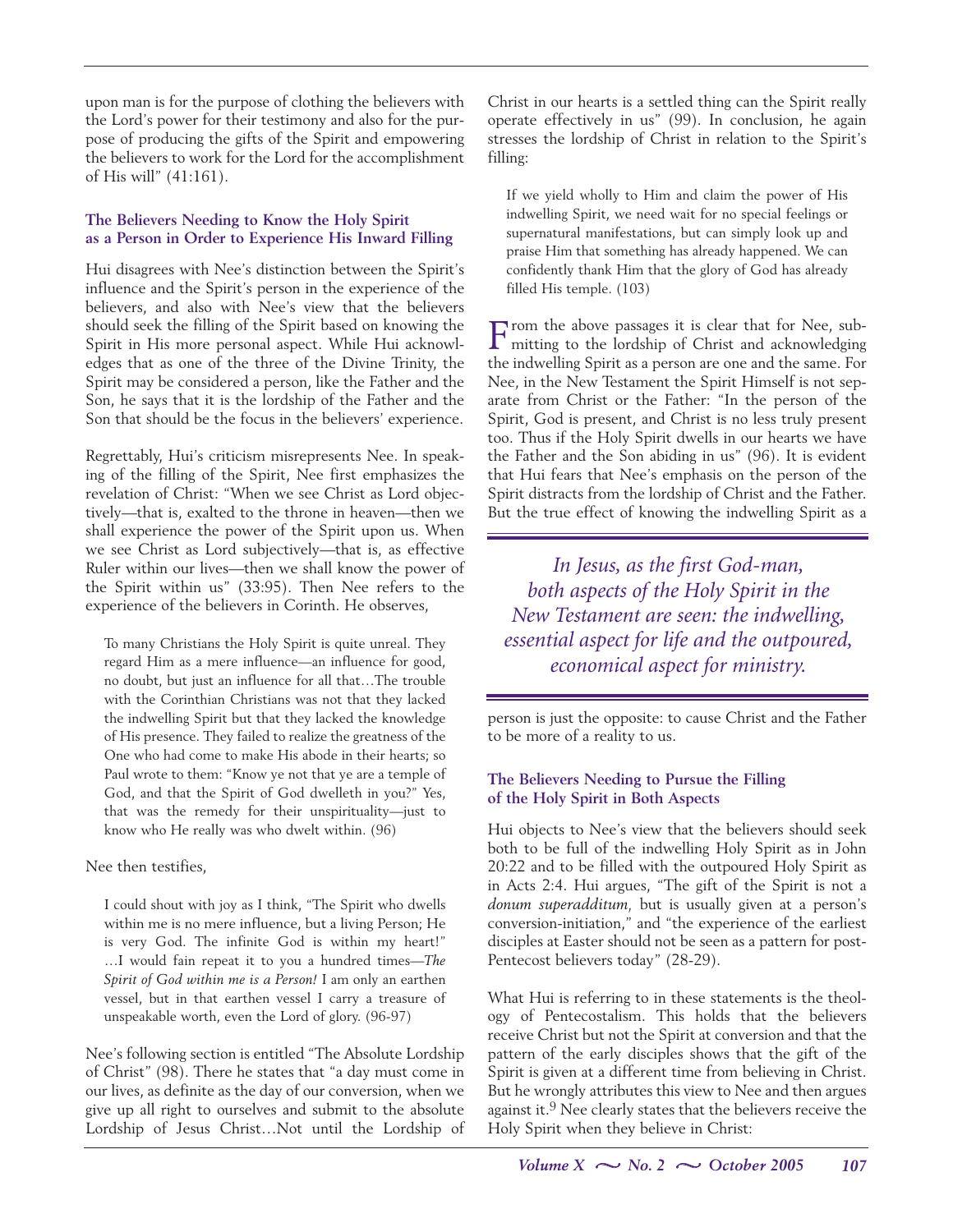For example, the Bible says that every regenerated person has the Holy Spirit abiding in him…Once a man believes in the Lord, the Holy Spirit *will* surely dwell within him…All these passages [Romans 8, 1 John 4, and 1 Corinthians 6] speak of the Holy Spirit dwelling within man as soon as he believes. (41:161)

There is also no suggestion in Nee's writings that he considered the staggered experience of the early disciples in their salvation history to be a pattern for believers after Pentecost. By identifying the two gifts of the Spirit in John 20:22 and Acts 2:4, Nee distinguishes two aspects of the Spirit in the believers' experience, not two chronological stages in their salvation. Nee holds that often believers can experience being filled outwardly without the experience of being filled inwardly; that is, they experience Acts 2:4 but not John 20:22:

The Corinthian believers had the outward manifestations of the Spirit, but they did not have the filling of the Spirit inwardly. They were fleshly believers. There are many people today who have received the outpouring of the Spirit, yet they are not filled with life within. (164)

For Nee, the gift of the Spirit in Acts 2:4, far from being a *donum superadditum,* is an accomplished fact that belongs to every believer in Christ, in the same way that the forgiveness of sins is theirs through Christ's death:

The Spirit *has been poured out.* This is the gospel. (46:1153)

The passages [Acts 2:33-36; 8:14-17; 10:44-47; 19:1-6] prove that the Spirit that has been poured out upon believers is the common heritage of the whole Body. (1155)

If the exaltation of the Lord is a fact, the outpouring of the Spirit must also be a fact. On the contrary, if the Lord was not exalted, it would have been impossible for the Holy Spirit to have been poured out. The Lord was crucified and shed His blood for the forgiveness of sins. All those who believe in Him can receive the forgiveness of sins. In the same principle, one should not say that even though the Lord was exalted to be both Lord and Christ, he has not received the outpouring of the Spirit. This is impossible. We must be bold to say that the Lord has been exalted to the throne. May the Lord fill us. We need a full faith to believe in the Lord and His accomplished works. (41:145)

For Nee, the indwelling and the outpoured Spirit is a believer's from the moment he or she believes in Christ. The degree of our experience of being "full of the Spirit" inwardly for life and being "filled with the Spirit" outwardly for service, depends respectively on the degree of our submission to Christ and on our exercise of faith.

Archie Hui objects to the two aspects of the Spirit taught by Watchman Nee, using linguistic arguments that lack rigor and a theological argument concerning John 20:22 that is unconvincing. He misrepresents Nee's position on the matter of the personhood of the Spirit and the lordship of Christ, and wrongly attributes to Nee a Pentecostal theology of the baptism of the Holy Spirit.

What Hui objects to in Nee's teaching concerns some of the crucial matters related to the full revelation of God's economy in the Scriptures, namely, (1) the difference between God's Old Testament dispensation of law and God's New Testament dispensation of grace, (2) the oneness of Christ and the Spirit in Christ's resurrection for the dispensing of the processed and consummated Triune God into His chosen and redeemed people, and (3) the importance of the Holy Spirit's work within the believers to impart Christ into them for their regeneration and transformation in God's organic salvation, as distinct from the Holy Spirit's work upon man for his repentance and reconciliation in God's judicial salvation. Only by maintaining a clear understanding of the distinction between the indwelling of the Holy Spirit for life and the outpouring of the Holy Spirit for power can these aspects of the New Testament economy be fully apprehended.

*by Jim Batten*

# **Notes**

1See Nee, 46:1141-1143, 1153-1156; 41:141-171, 187- 194; 33:83-103.

2In the first part of his critique Hui objects to a distinction that Nee makes between two phrases for the filling of the Holy Spirit in Luke and Acts: "filled with the Spirit" and being "full of the Spirit." It seems that Nee makes this distinction only once, namely, in a booklet that was published in Chinese in 1928 and included in *Ni To Sheng Zhu Shu Quan Ji* [The Collected Works of Watchman Nee's Writings] (Hong Kong: Manna Publisher, 1994), 21:30-32. This is scant "evidence" for Hui's objection, especially since Nee clearly does not stress a theological distinction based on the descriptive utterances. Since Nee does not declare a fundamental distinction between the phrases, Hui overreaches in finding an objection to them.

3Nee, 33:97-98.

4First Peter 1:11 says that the Spirit of Christ in the prophets made clear concerning the New Testament age, the sufferings of Christ, and the glories after these. This verse has troubled interpreters. Was the Spirit the Spirit of Christ before Christ's incarnation? As regards to dispensation, the Spirit is only the Spirit of Christ after Christ's resurrection (Rom. 8:9- 11), but because He is also the eternal Spirit (Heb. 9:14), in function He was the Spirit of Christ before Christ's incarnation. Similarly, after Christ's resurrection the Spirit is the Spirit of